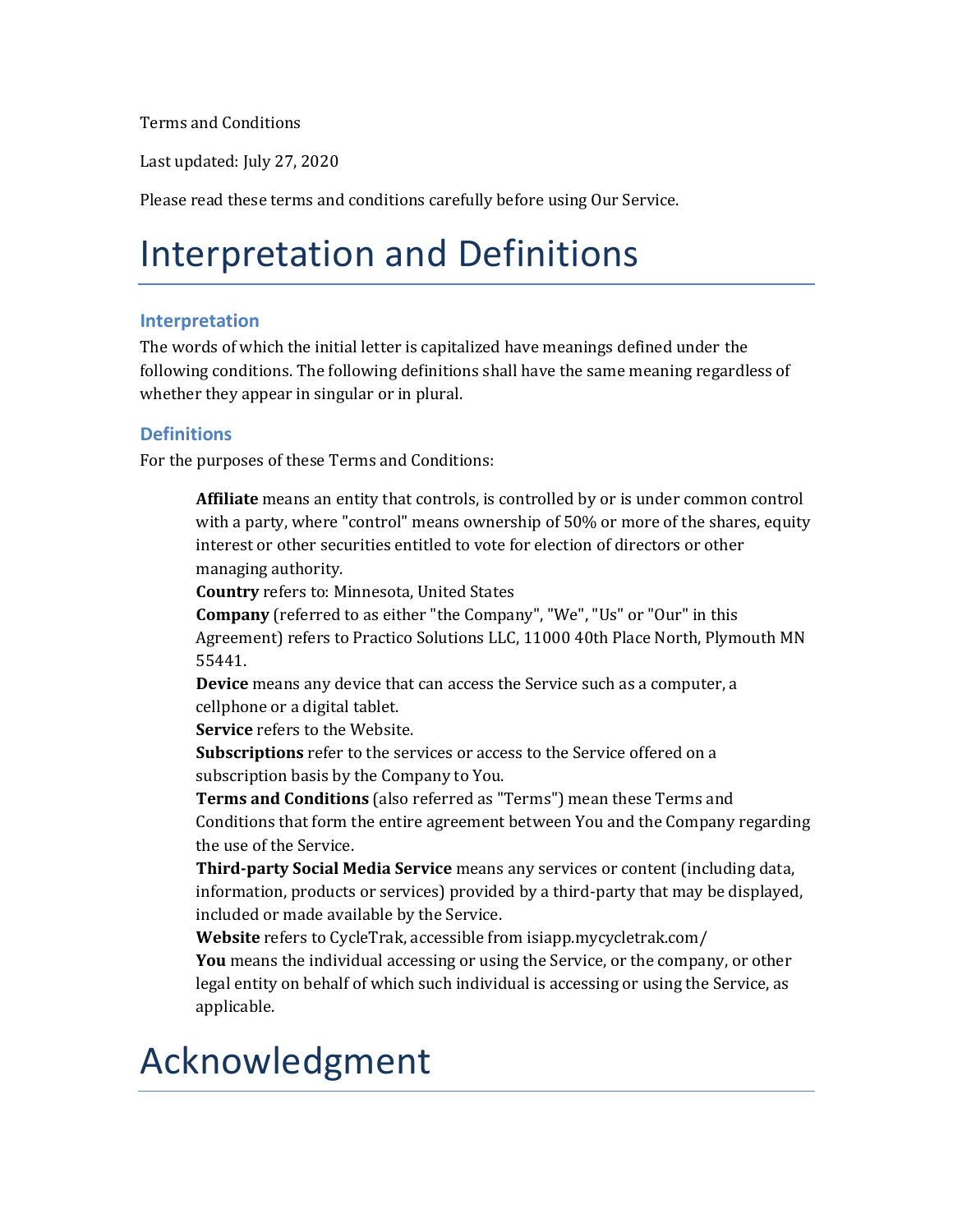These are the Terms and Conditions governing the use of this Service and the agreement that operates between You and the Company. These Terms and Conditions set out the rights and obligations of all users regarding the use of the Service.

Your access to and use of the Service is conditioned on Your acceptance of and compliance with these Terms and Conditions. These Terms and Conditions apply to all visitors, users and others who access or use the Service.

By accessing or using the Service You agree to be bound by these Terms and Conditions. If You disagree with any part of these Terms and Conditions then You may not access the Service.

You represent that you are over the age of 18. The Company does not permit those under 18 to use the Service.

Your access to and use of the Service is also conditioned on Your acceptance of and compliance with the Privacy Policy of the Company. Our Privacy Policy describes Our policies and procedures on the collection, use and disclosure of Your personal information when You use the Application or the Website and tells You about Your privacy rights and how the law protects You. Please read Our Privacy Policy carefully before using Our Service.

## Subscriptions

### **Subscription period**

The Service or some parts of the Service are available only with a paid Subscription. You will be billed in advance on a recurring and annual basis.

At the end of each period, Your Subscription will automatically renew under the exact same conditions unless You cancel it or the Company cancels it.

### **Subscription cancellations**

You may cancel Your Subscription renewal by contacting the Company. You will not receive a refund for the fees You already paid for Your current Subscription period and You will be able to access the Service until the end of Your current Subscription period.

### **Billing**

You shall provide the Company with accurate and complete billing information including full name, address, state, zip code, telephone number, and a valid payment method information.

Should automatic billing fail to occur for any reason, the Company will issue an electronic invoice indicating that you must proceed manually, within a certain deadline date, with the full payment corresponding to the billing period as indicated on the invoice.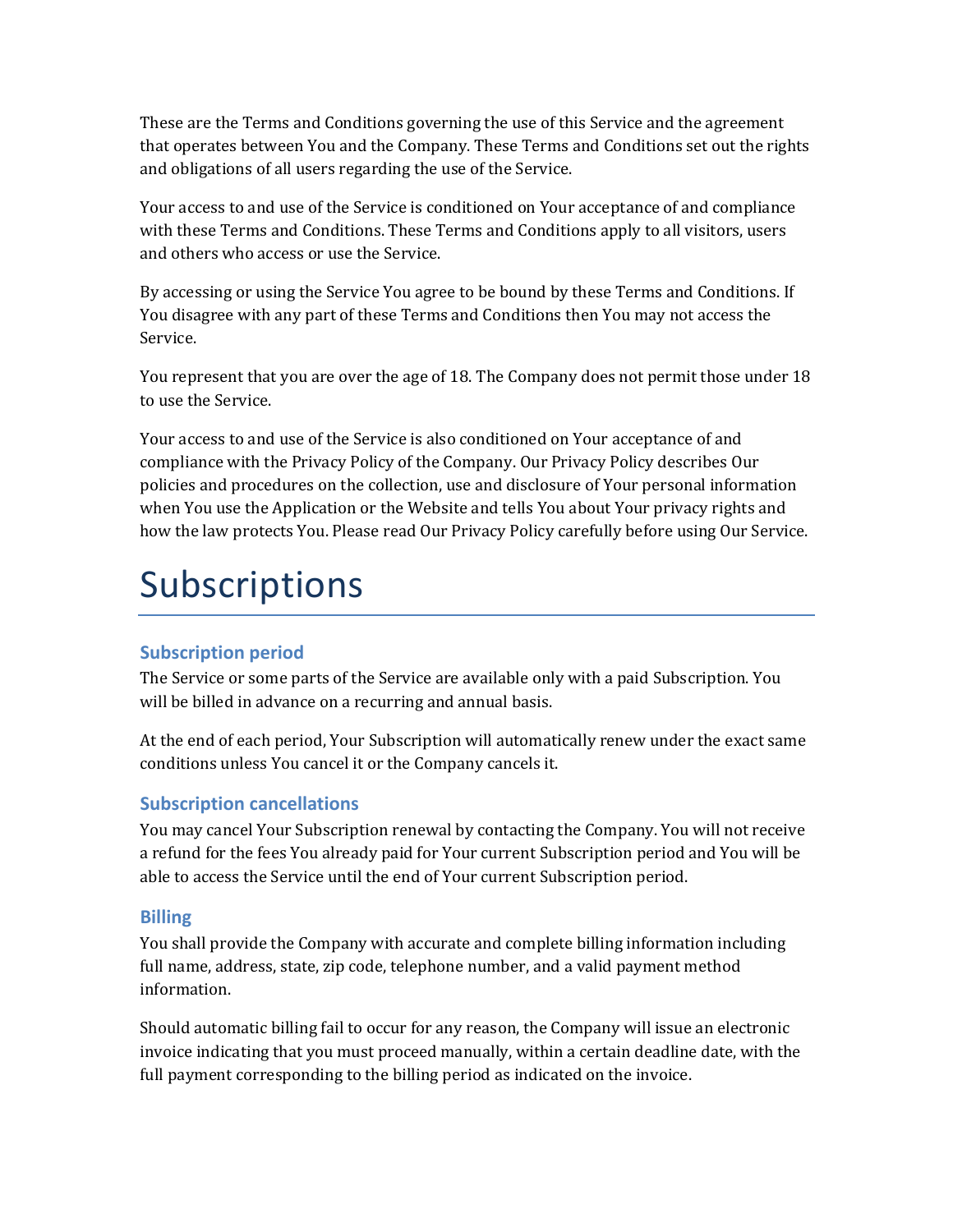#### **Fee Changes**

The Company, in its sole discretion and at any time, may modify the Subscription fees. Any Subscription fee change will become effective at the end of the then-current Subscription period.

The Company will provide You with reasonable prior notice of any change in Subscription fees to give You an opportunity to terminate Your Subscription before such change becomes effective.

Your continued use of the Service after the Subscription fee change comes into effect constitutes Your agreement to pay the modified Subscription fee amount.

#### **Refunds**

Except when required by law, paid Subscription fees are non-refundable.

Certain refund requests for Subscriptions may be considered by the Company on a case-bycase basis and granted at the sole discretion of the Company.

### Intellectual Property

The Service and its original content (excluding Content provided by You or other users), features and functionality are and will remain the exclusive property of the Company and its licensors.

The Service is protected by copyright, trademark, and other laws of both the Country and foreign countries.

Our trademarks and trade dress may not be used in connection with any product or service without the prior written consent of the Company.

## Links to Other Websites

Our Service may contain links to third-party web sites or services that are not owned or controlled by the Company.

The Company has no control over, and assumes no responsibility for, the content, privacy policies, or practices of any third party web sites or services. You further acknowledge and agree that the Company shall not be responsible or liable, directly or indirectly, for any damage or loss caused or alleged to be caused by or in connection with the use of or reliance on any such content, goods or services available on or through any such web sites or services.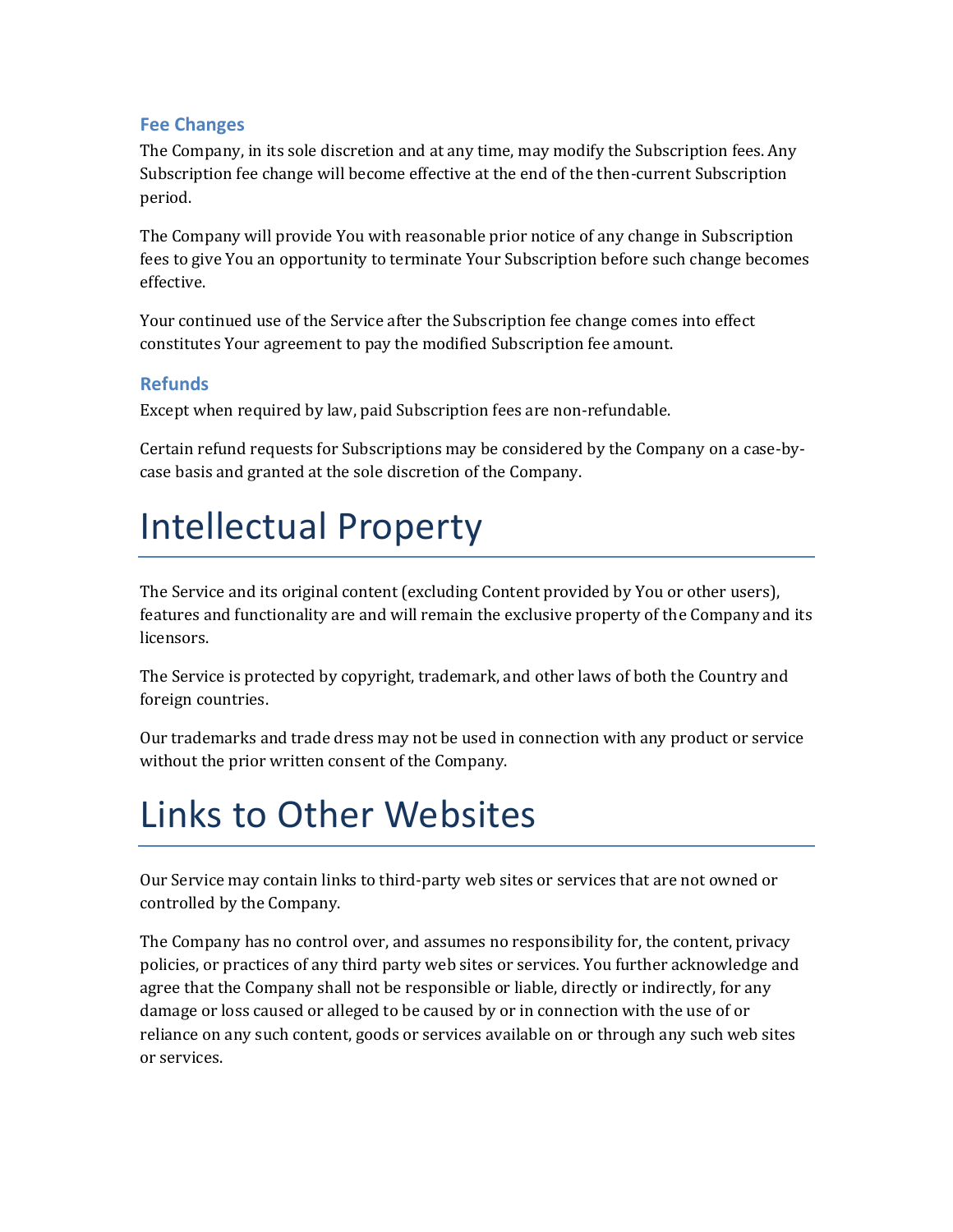We strongly advise You to read the terms and conditions and privacy policies of any thirdparty web sites or services that You visit.

### Termination

We may terminate or suspend Your access immediately, without prior notice or liability, for any reason whatsoever, including without limitation if You breach these Terms and Conditions.

Upon termination, Your right to use the Service will cease immediately.

## Limitation of Liability

Notwithstanding any damages that You might incur, the entire liability of the Company and any of its suppliers under any provision of this Terms and Your exclusive remedy for all of the foregoing shall be limited to the amount actually paid by You through the Service or 100 USD if You haven't purchased anything through the Service.

To the maximum extent permitted by applicable law, in no event shall the Company or its suppliers be liable for any special, incidental, indirect, or consequential damages whatsoever (including, but not limited to, damages for loss of profits, loss of data or other information, for business interruption, for personal injury, loss of privacy arising out of or in any way related to the use of or inability to use the Service, third-party software and/or third-party hardware used with the Service, or otherwise in connection with any provision of this Terms), even if the Company or any supplier has been advised of the possibility of such damages and even if the remedy fails of its essential purpose.

Some states do not allow the exclusion of implied warranties or limitation of liability for incidental or consequential damages, which means that some of the above limitations may not apply. In these states, each party's liability will be limited to the greatest extent permitted by law.

# "AS IS" and "AS AVAILABLE" Disclaimer

The Service is provided to You "AS IS" and "AS AVAILABLE" and with all faults and defects without warranty of any kind. To the maximum extent permitted under applicable law, the Company, on its own behalf and on behalf of its Affiliates and its and their respective licensors and service providers, expressly disclaims all warranties, whether express, implied, statutory or otherwise, with respect to the Service, including all implied warranties of merchantability, fitness for a particular purpose, title and non-infringement, and warranties that may arise out of course of dealing, course of performance, usage or trade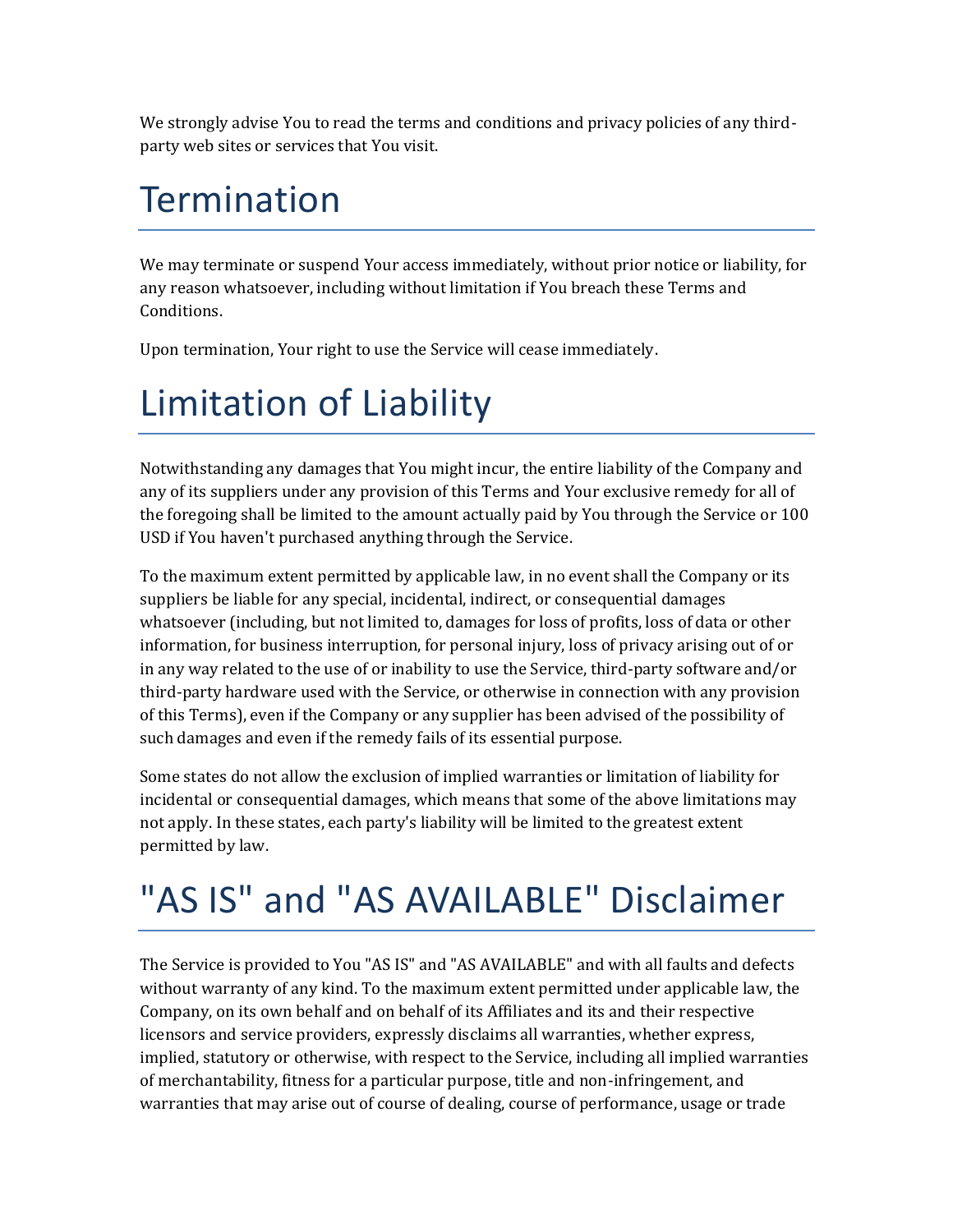practice. Without limitation to the foregoing, the Company provides no warranty or undertaking, and makes no representation of any kind that the Service will meet Your requirements, achieve any intended results, be compatible or work with any other software, applications, systems or services, operate without interruption, meet any performance or reliability standards or be error free or that any errors or defects can or will be corrected.

Without limiting the foregoing, neither the Company nor any of the company's provider makes any representation or warranty of any kind, express or implied: (i) as to the operation or availability of the Service, or the information, content, and materials or products included thereon; (ii) that the Service will be uninterrupted or error-free; (iii) as to the accuracy, reliability, or currency of any information or content provided through the Service; or (iv) that the Service, its servers, the content, or e-mails sent from or on behalf of the Company are free of viruses, scripts, trojan horses, worms, malware, timebombs or other harmful components.

Some jurisdictions do not allow the exclusion of certain types of warranties or limitations on applicable statutory rights of a consumer, so some or all of the above exclusions and limitations may not apply to You. But in such a case the exclusions and limitations set forth in this section shall be applied to the greatest extent enforceable under applicable law.

## Governing Law

The laws of the Country, excluding its conflicts of law rules, shall govern this Terms and Your use of the Service. Your use of the Application may also be subject to other local, state, national, or international laws.

## Disputes Resolution

If You have any concern or dispute about the Service, You agree to first try to resolve the dispute informally by contacting the Company.

# For European Union (EU) Users

If You are a European Union consumer, you will benefit from any mandatory provisions of the law of the country in which you are resident in.

# United States Federal Government End Use Provisions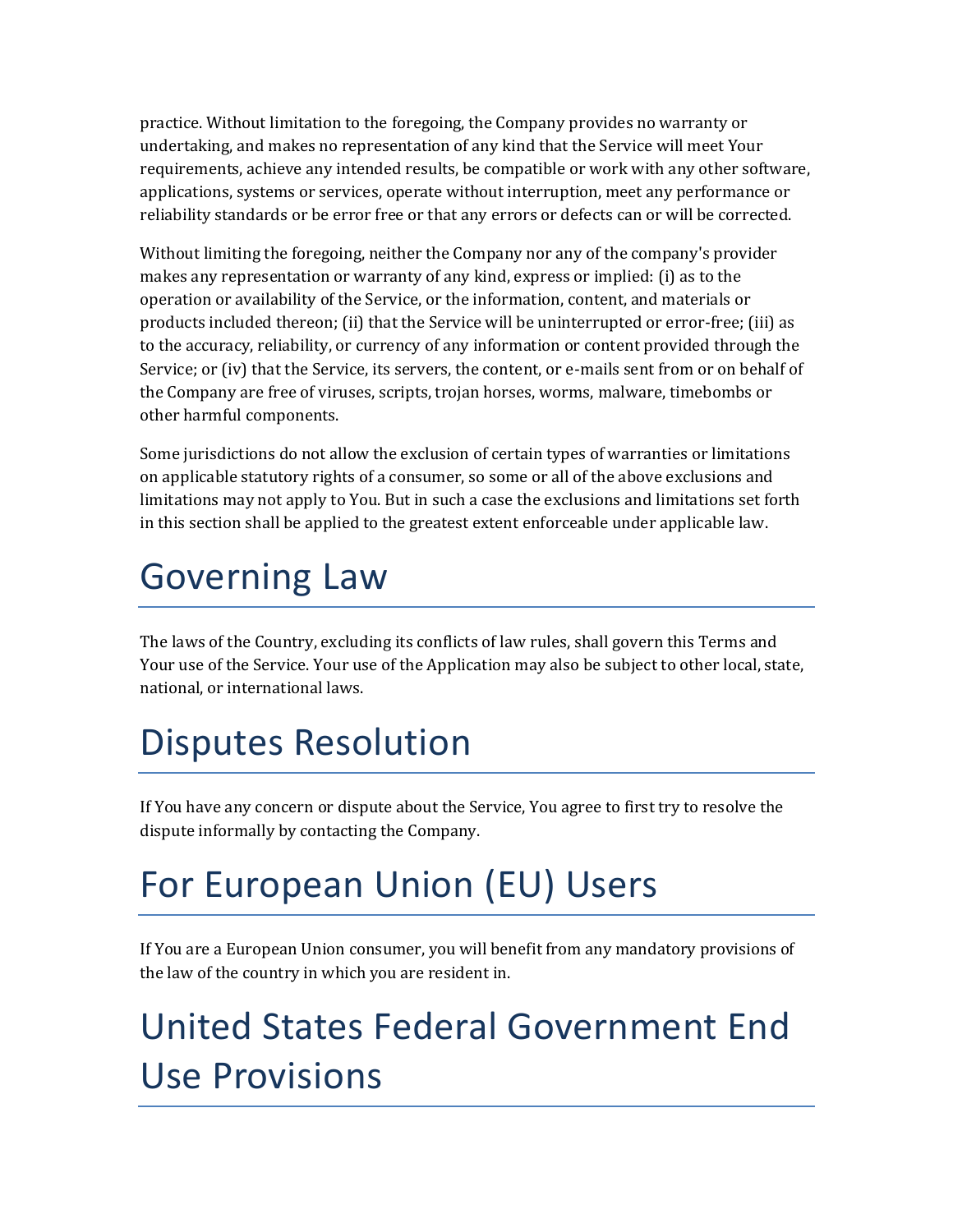If You are a U.S. federal government end user, our Service is a "Commercial Item" as that term is defined at 48 C.F.R. §2.101.

### United States Legal Compliance

You represent and warrant that (i) You are not located in a country that is subject to the United States government embargo, or that has been designated by the United States government as a "terrorist supporting" country, and (ii) You are not listed on any United States government list of prohibited or restricted parties.

## Severability and Waiver

### **Severability**

If any provision of these Terms is held to be unenforceable or invalid, such provision will be changed and interpreted to accomplish the objectives of such provision to the greatest extent possible under applicable law and the remaining provisions will continue in full force and effect.

#### **Waiver**

Except as provided herein, the failure to exercise a right or to require performance of an obligation under this Terms shall not effect a party's ability to exercise such right or require such performance at any time thereafter nor shall be the waiver of a breach constitute a waiver of any subsequent breach.

### Translation Interpretation

These Terms and Conditions may have been translated if We have made them available to You on our Service. You agree that the original English text shall prevail in the case of a dispute.

## Changes to These Terms and Conditions

We reserve the right, at Our sole discretion, to modify or replace these Terms at any time. If a revision is material We will make reasonable efforts to provide at least 30 days' notice prior to any new terms taking effect. What constitutes a material change will be determined at Our sole discretion.